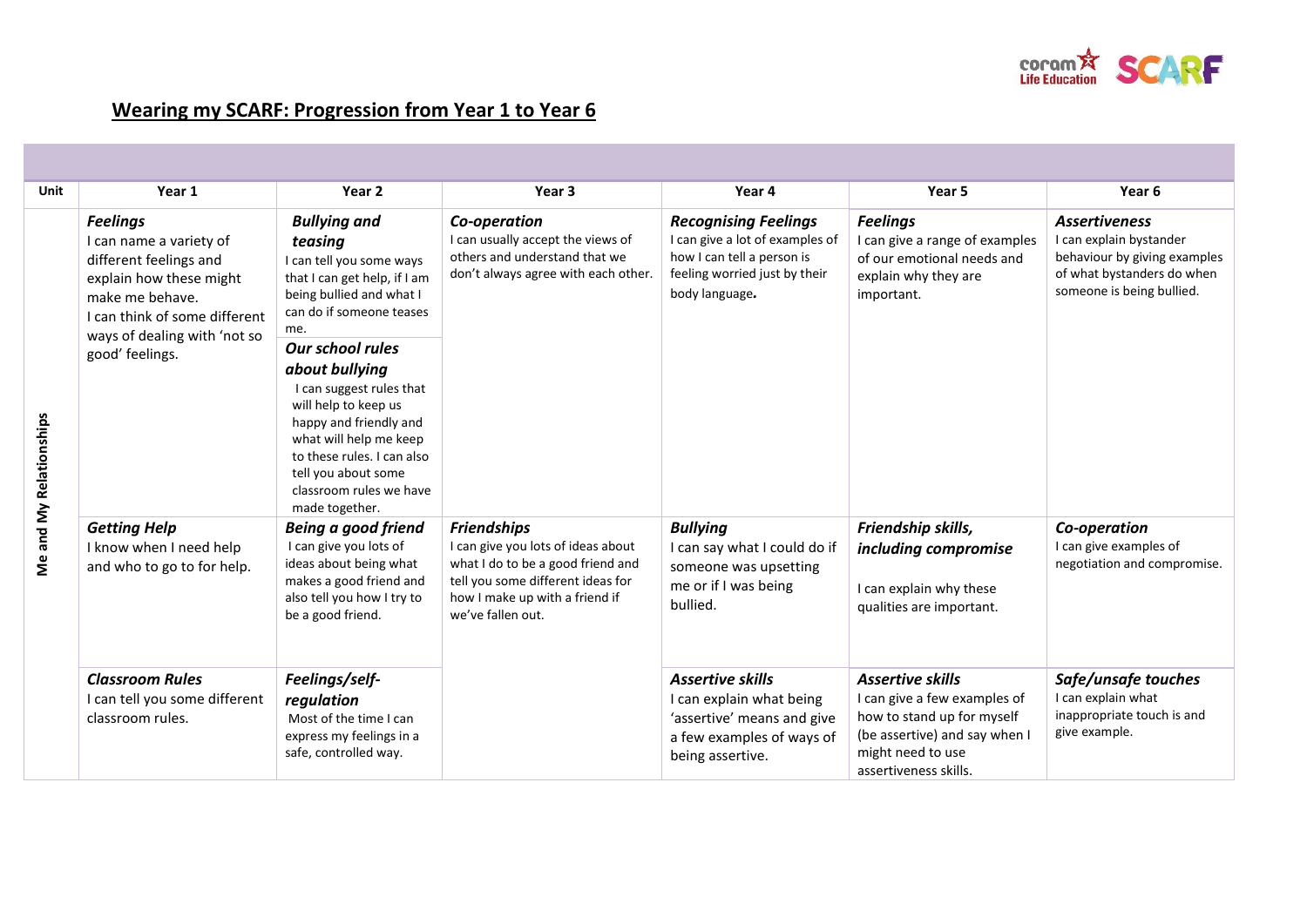| <b>Recognising, valuing</b><br>and celebrating<br>difference                                           | I can say ways in which people<br>are similar as well as different.                        | <b>Being kind and helping</b><br>others<br>I can say how I could help<br>myself if I was being left out.                                                                                                             | <b>Recognising, valuing</b><br>and celebrating diversity<br>I can give examples of<br>different community groups<br>and what is good about having<br>different groups.                       | <b>Recognising, valuing</b><br>and celebrating<br>difference<br>(understanding religious<br>and cultural differences)<br>I can say a lot of ways that<br>people are different,<br>including religious or                                                               | <b>Recognising and</b><br>celebrating difference,<br>including religions and<br>cultural<br>I can give examples of<br>different faiths and cultures<br>and positive things about<br>having these differences.                        | <b>Recognising and</b><br>reflecting on prejudice-<br>based bullying<br>I can reflect on and give<br>reasons for why some people<br>show prejudiced behaviour<br>and sometimes bully for this<br>reason.                                               |
|--------------------------------------------------------------------------------------------------------|--------------------------------------------------------------------------------------------|----------------------------------------------------------------------------------------------------------------------------------------------------------------------------------------------------------------------|----------------------------------------------------------------------------------------------------------------------------------------------------------------------------------------------|------------------------------------------------------------------------------------------------------------------------------------------------------------------------------------------------------------------------------------------------------------------------|--------------------------------------------------------------------------------------------------------------------------------------------------------------------------------------------------------------------------------------|--------------------------------------------------------------------------------------------------------------------------------------------------------------------------------------------------------------------------------------------------------|
| <b>Developing Tolerance</b><br>I can say why things<br>sometimes seem unfair,<br>even if they are not. |                                                                                            | <b>Listening Skills</b><br>I can give a few examples of<br>good listening skills and I can<br>explain why listening skills<br>help to understand a different<br>point of view.                                       | <b>Being respectful and</b><br>tolerant<br>I can talk about examples in<br>our classroom where respect<br>and tolerance have helped to<br>make it a happier, safer place.                    | cultural differences.<br><b>Understanding and</b><br>challenging stereotypes<br>I can explain why it's<br>important to challenge<br>stereotypes that might be<br>applied to me or others.                                                                              | <b>Influence and pressure</b><br>of social media<br>I can explain how people<br>sometimes aim to create an<br>impression of themselves in<br>what they post online that is<br>not real and what might<br>make them do this.          | <b>Understanding</b><br><b>Bystander behaviour</b><br>I can explain the difference<br>between a passive bystander<br>and an active bystander and<br>give an example of how active<br>bystanders can help in bullying<br>situations.                    |
| How our feelings can<br>keep us safe<br>have strong, but not so<br>someone).                           | I can say what I can do if I<br>good feelings, to help me<br>stay safe (e.g. sad - talk to | Safe and unsafe secrets<br>I can give some examples of<br>safe and unsafe secrets and I<br>can think of safe people who<br>can help if something feels<br>wrong.                                                     | <b>Managing Risk</b><br>I can say what I could do to<br>make a situation less risky<br>or not risky at all.                                                                                  | <b>Managing risk</b><br>I can give examples of<br>people or things that might<br>influence someone to take<br>risks (e.g. friends, peers,<br>media, celebrities), but that<br>people have choices about<br>whether they take risks.                                    | <b>Managing risk, including</b><br>staying safe online<br>I can give examples of things<br>that might influence a<br>person to take risks online. I<br>can explain that I have a<br>choice.                                          | <b>Emotional Needs</b><br>I can explain why emotional<br>needs are as important as<br>physical needs and what might<br>happen if a person doesn't get<br>their emotional needs met.                                                                    |
| <b>Keeping Healthy</b><br>I keep myself healthy.                                                       | I can give examples of how                                                                 | Appropriate touch<br>I can give other examples of<br>touches that are ok or not ok<br>(even if they haven't<br>happened to me) and I can<br>identify a safe person to tell if<br>I felt 'not OK' about<br>something. | <b>Drugs and their risks</b><br>I can say why medicines<br>can be helpful or harmful.                                                                                                        | <b>Understanding the</b><br>norms of drugs use<br>(cigarette and alcohol<br>use)<br>I can say a few of the risks of<br>smoking or drinking alcohol on<br>a person's body and give<br>reasons for why most people<br>choose not to smoke, or drink<br>too much alcohol. | Norms around use of<br>legal drugs (tobacco,<br>alcohol)<br>I can say the percentage of<br>people aged 11-15 years old<br>that smoke in the UK (3%)<br>and I can give reasons why<br>some people think it's a lot<br>more than this. | <b>Staying Safe Online</b><br>I can explain some ways of<br>making sure that I keep myself<br>safe when using a mobile<br>phone, including safety<br>around sharing personal<br>information or images, and<br>that there are laws relating to<br>this. |
| <b>Medicine Safety</b><br>might be harmful (e.g.<br>overdose, if not needed,<br>etc.)                  | I can say when medicines<br>another person's medicine,                                     | <b>Medicine safety</b><br>I can explain that they can be<br>helpful or harmful, and say<br>some examples of how they<br>can be used safely                                                                           | <b>Staying Safe Online</b><br>I can tell you a few things<br>about keeping my personal<br>details safe online. I can<br>explain why information I see<br>online might not always be<br>true. | <b>Influences</b><br>I can give examples of<br>positive and negative<br>influences, including things<br>that could influence me<br>when I am making<br>decisions.                                                                                                      |                                                                                                                                                                                                                                      | <b>Drugs: norms and risks</b><br>(including the law)<br>I can explain why some people<br>believe that more young<br>people drink alcohol than<br>actually do (misperceive the<br>norm).                                                                |

**Valuing Difference**

Valuing Difference

**Keeping Myself safe**

Keeping Myself safe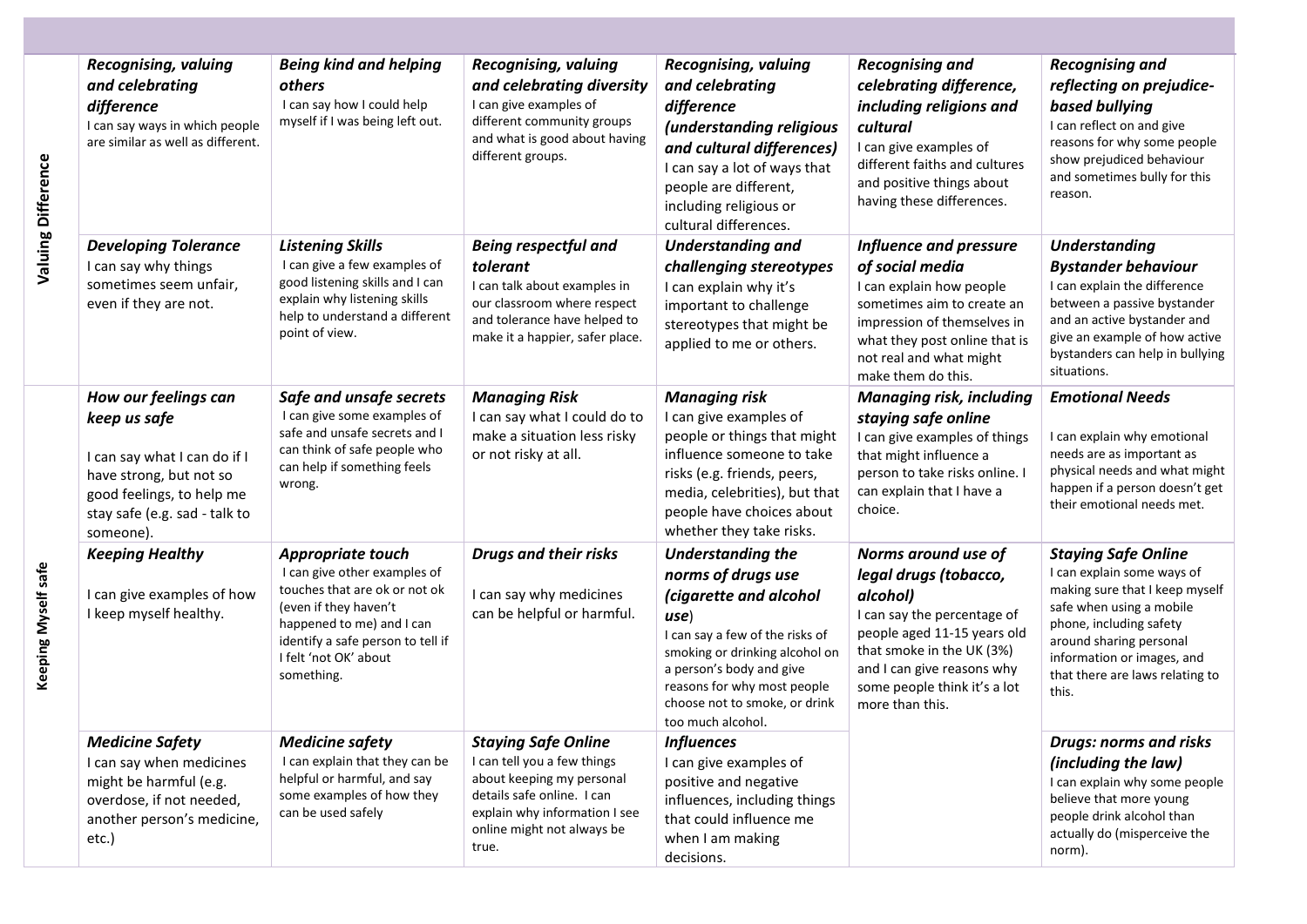| <b>Rights and Responsibilities</b> | <b>Looking after things</b><br>I can give some examples of<br>how I look after myself and<br>my environment - at school<br>or at home.<br>I can also say some ways<br>that we look after money | Cooperation and<br>self-regulation<br>I can give examples of<br>when I've used some of<br>these ideas to help me<br>when I am not settled.                               | Skills we need to develop as<br>we grow up<br>I can say some ways of checking<br>whether something is a fact or just<br>an opinion                                                                              | <b>Making a difference</b><br>(different ways of<br>helping others or the<br>environment)<br>I can explain how a<br>'bystander' I can have a<br>positive effect on negative<br>behaviour they witness<br>(see happening) by<br>working together to stop<br>or change that behaviour. | <b>Rights and</b><br><b>Responsibilities</b><br>I can give examples of some<br>of the rights and related<br>responsibilities I have as I<br>grow older, at home and<br>school. I can also give real<br>examples of each that relate<br>to me                                        | <b>Understanding media</b><br>bias, including social<br>media<br>I can explain why people<br>might do this (why they are<br>showing certain aspects of<br>themselves) and how social<br>media can affect how a<br>person feels about<br>themselves |
|------------------------------------|------------------------------------------------------------------------------------------------------------------------------------------------------------------------------------------------|--------------------------------------------------------------------------------------------------------------------------------------------------------------------------|-----------------------------------------------------------------------------------------------------------------------------------------------------------------------------------------------------------------|--------------------------------------------------------------------------------------------------------------------------------------------------------------------------------------------------------------------------------------------------------------------------------------|-------------------------------------------------------------------------------------------------------------------------------------------------------------------------------------------------------------------------------------------------------------------------------------|----------------------------------------------------------------------------------------------------------------------------------------------------------------------------------------------------------------------------------------------------|
|                                    |                                                                                                                                                                                                |                                                                                                                                                                          | <b>Helping and being helped</b><br>I can say how I can help the people<br>who help me, and how I can do<br>this. I can give an example of this.                                                                 | <b>Media Influence</b><br>I can explain how these<br>reports (TV, newspapers<br>or their websites) can give<br>messages that might<br>influence how people<br>think about things and<br>why this might be a<br>problem.                                                              | <b>Rights and</b><br><b>Responsibilities relating</b><br>to health<br>I can give a few different<br>examples of things that I am<br>responsible for to keep myself<br>healthy.                                                                                                      | <b>Caring communities</b><br>and the environment<br>I can explain that what<br>'environmentally sustainable'<br>living means and give an<br>example of how we can live<br>in a more 'sustainable' way.                                             |
|                                    |                                                                                                                                                                                                |                                                                                                                                                                          |                                                                                                                                                                                                                 | <b>Decisions about</b><br>spending money<br>I can give examples of these<br>decisions and how they might<br>relate to me.                                                                                                                                                            | Decisions about lending,<br>borrowing and spending<br>I can explain that local<br>councils have to make<br>decisions about how money is<br>spent on things we need in<br>the community. I can also<br>give an examples of some of<br>the things they have to<br>allocate money for. | <b>Earning and saving</b><br>money<br>I can explain the<br>advantages and<br>disadvantages of different<br>ways of saving money.                                                                                                                   |
| Being my Best                      | <b>Growth Mindset</b><br>I can name a few different<br>ideas of what I can do if I<br>find something difficult.                                                                                | Looking after my<br>body<br>I can name different<br>parts of my body that are<br>inside me and help to<br>turn food into energy. I<br>know what I need to get<br>energy. | <b>Keeping Myself Healthy</b><br>I can give a few examples of things<br>that I can take responsibility for in<br>relation to my healthy and give an<br>example of something that I've<br>done which shows this. | <b>Having choices and</b><br>making decisions about<br>my health<br>I can give a few examples of<br>different things that I do<br>already that help to me keep<br>healthy.                                                                                                           | <b>Growing independence</b><br>and taking responsibility<br>I can give an example of when I<br>have had increased<br>independence and how that<br>has also helped me to show<br>responsibility.                                                                                     | <b>Aspirations and goal</b><br>setting<br>I can tell you how I can<br>overcome problems and<br>challenges on the way to<br>achieving my goals.                                                                                                     |